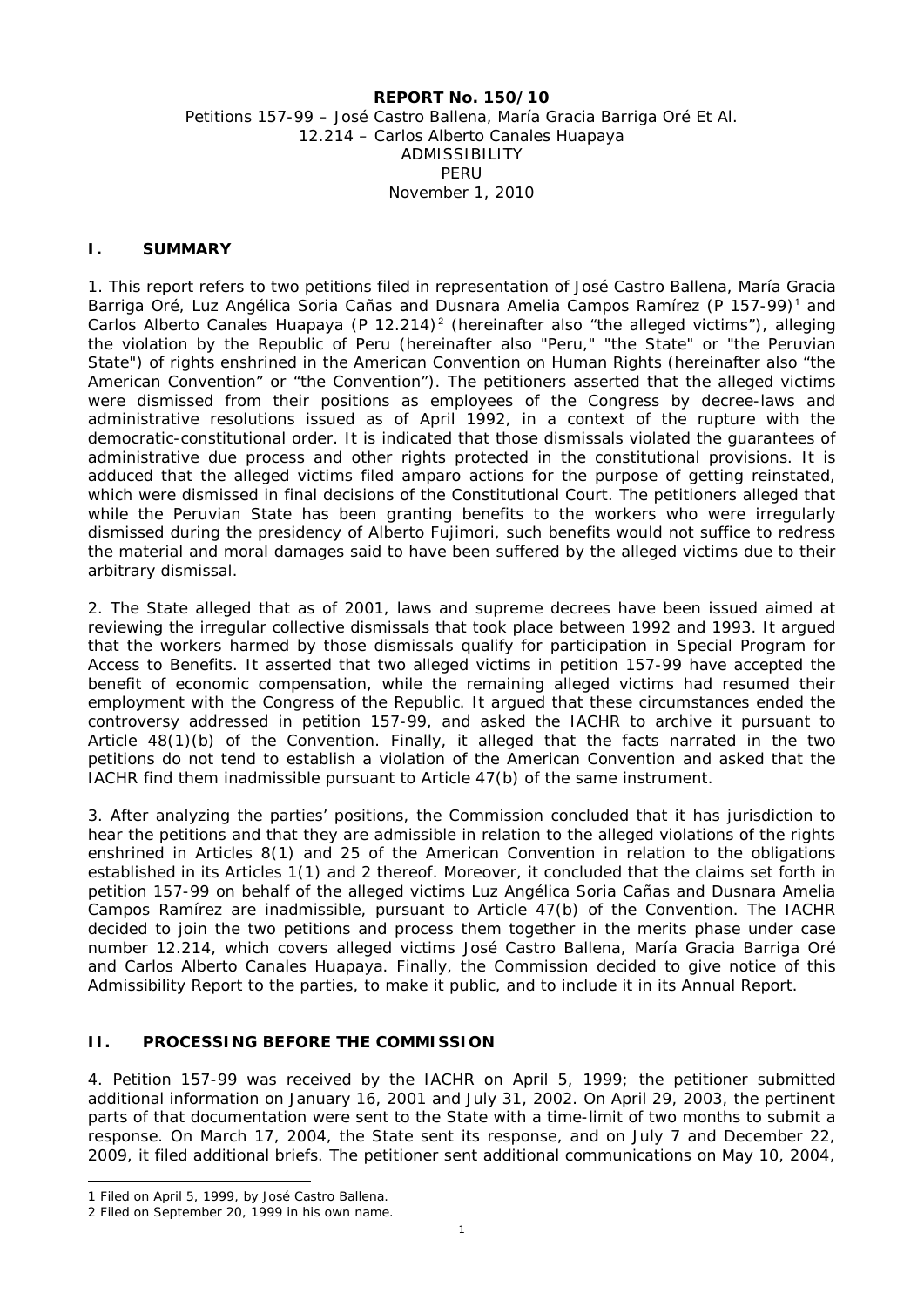August 22, 2007, April 13 and August 24, 2009, and April 12, 2010. On June 14, 2010, the IACHR requested information from the petitioner as to whether the grounds for the complaint subsisted in relation to alleged victims Luz Angélica Soria Cañas, Dusnara Amelia Campos Ramírez and María Gracias Barriga Oré. On July 26, 2010, the petitioner sent observations on the request made by the IACHR.

5. Petition 12.214 was received on September 20, 1999, and on October 4, 1999, it was forwarded to the State, which was given 90 days to submit its response, in keeping with the Commission's Regulations then in force. On February 24, 2000, the State submitted its response, and on July 17, 2000, October 11, 2005, August 27, 2009 and August 20, 2010 it filed additional information. At the same time, the petitioner submitted additional briefs on May 1, 2000, May 13, 2005, January 17, 2006, December 3, 2008, January 22, 2009, June 8, August 3 and September 10, 2010.

## **III. THE PARTIES' POSITIONS**

## *Preliminary issue*

6. In the submissions considered in this report, the State and the petitioner described a series of decrees issued as of April 1992 which, among other measures, ordered the dissolution and administrative restructuring of the Congress of the Republic. They indicated that by means of administrative resolutions handed down under said decree laws, the alleged victims were dismissed from their positions as permanent employees of the Congress. Before narrating the parties' positions, the IACHR considers it necessary to refer to the normative context in which the events raised by them unfolded.

### *Context and normative framework in which the events alleged by the parties unfolded*

7. On April 5, 1992, then-President of the Republic Alberto Fujimori Fujimori announced a series of measures aimed at "accelerating the process of … national reconstruction," "modernizing the public administration," and "totally reorganizing the Judicial Branch."[3](#page-1-0) By Decree-Law No. 25418 of April 6, 1992, Alberto Fujimori instituted the "National Emergency and Reconstruction Government," temporarily dissolved the Congress of the Republic, intervened in the Judicial branch, Public Ministry, and Office of the Comptroller-General of the Republic, and derogated several provisions of the 1979 Constitution, then in force. The intervention of the organs of the administration of justice and other offices of the State was carried out by occupation of their facilities by members of the Armed Forces and the house arrest of opposition congresspersons, and high-level officials who were opposed to the break with the constitutional order.<sup>[4](#page-1-1)</sup>

8. From April to October 1992, the National Emergency and Reconstruction Government issued Decree-Laws Nos. 25438, 25477, 25640, and 25759, which established a "Commission to Administer the Property of the Congress of the Republic" (hereinafter "the Administrative Commission"), which was in charge of carrying out a "process of streamlining personnel." Those decrees established a reduction in staffing that included: (i) economic incentives for resignation or voluntary retirement, (ii) relocation of workers to other government institutions, and (iii) holding a "Process for Personnel Evaluation and Selection," consisting of a merits examination for ratifying the workers who did not opt for one of the two foregoing modalities.

9. Decree-Law No. 25640, adopted on July 21, 1992, authorized implementation of said process of streamlining of legislative staff and established: "The *amparo* action aimed at challenging [its] application [was] out of order…." [5](#page-1-2) On October 13, 1992, the chairperson of the Administrative Commission adopted Resolution No. 1239-A-92-CACL, which established the new staffing structure for the Congress of the Republic, the rules for the merits exam, and the

<span id="page-1-0"></span><sup>3</sup> Museum of the Congress of the Republic of Peru, Mensaje a la Nación del Presidente del Perú, Ingeniero Alberto Fujimori Fujimori, el 5 de abril de 1992, available at the link [www.congreso.gob.pe/museo/mensajes/Mensaje-1992-](http://www.congreso.gob.pe/museo/mensajes/Mensaje-1992-1.pdf) [1.pdf.](http://www.congreso.gob.pe/museo/mensajes/Mensaje-1992-1.pdf)

<span id="page-1-1"></span><sup>4</sup> IACHR, Report on the Situation of Human Rights in Peru, OEA/Ser.L/V/II.83 Doc. 31, March 12, 1993, para. 54.

<span id="page-1-2"></span><sup>5</sup> Decree-Law No. 25640 of July 21, 1992, Article 9.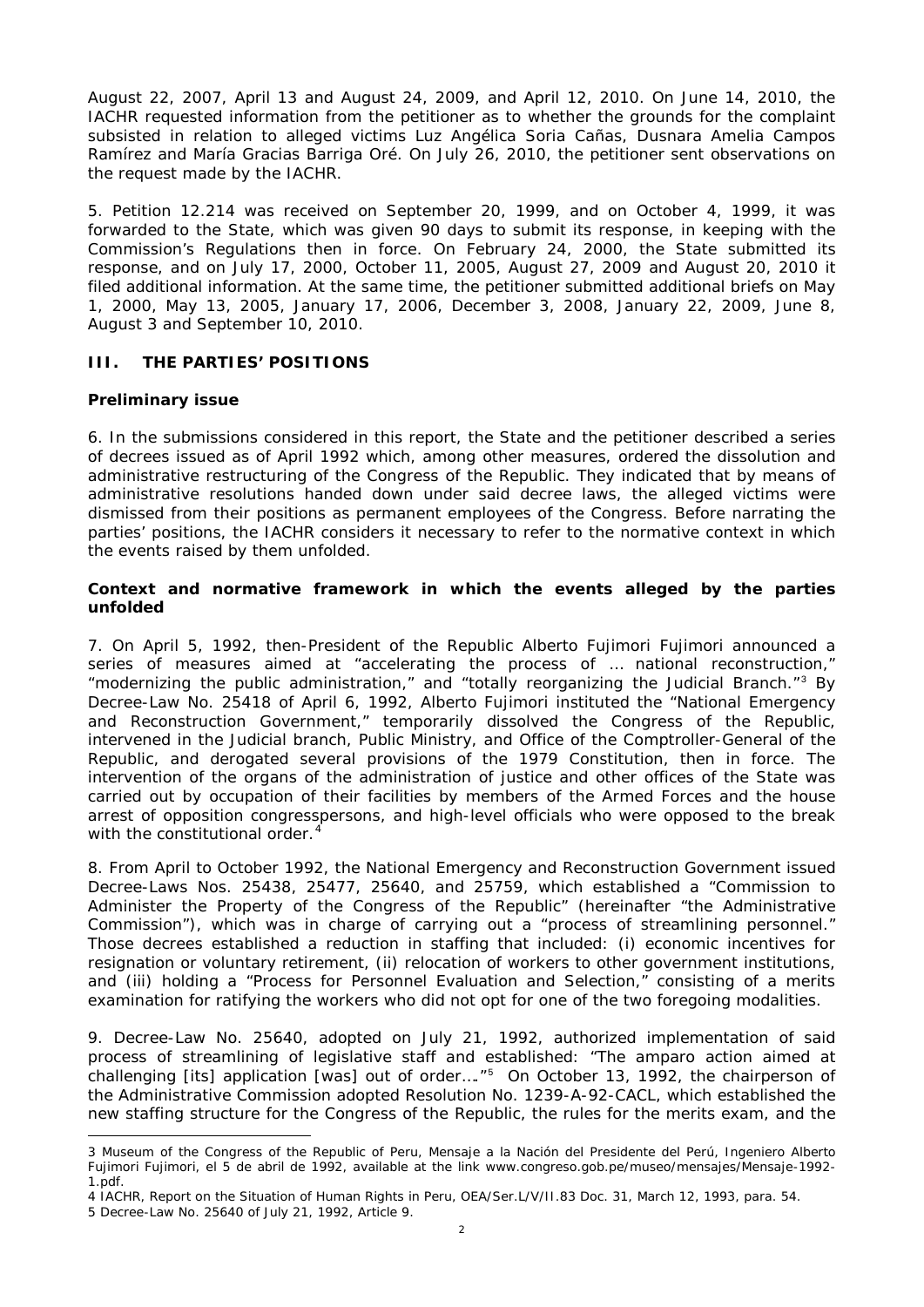procedures for filling job openings. That resolution determined that the Administrative Commission would not accept any claims brought against the results of the merits exam. On December 31, 1992, the chair person of the Administrative Commission made public resolutions 1303-A-92-CACL and 1303-B-92-CACL, which ordered the dismissal of 1,117 employees of the Congress.

10. In the context of democratic transition, begun in November 2000, several laws were adopted aimed at reviewing the collective dismissals that occurred under the government of Alberto Fujimori. On June 21, 2001, Law 27847 was issued; it established the bases for establishing special commissions in charge of reviewing the dismissals in the public sector, and of making recommendations to the respective ministry. The Special Commission entrusted with reviewing the dismissals of employees of the Congress of the Republic issued its final report on December 20, 2001, concluding, in the pertinent part, that:

It has been possible to determine the existence of irregularities in the evaluation and selection of personnel done in 1992 [… in which] [there was no respect for] the minimum scores indicated in the Rules of the Competitive Hiring Process [… and] in many cases the order of merits attained by the applicants in the examination of qualifications was not respected.<sup>[6](#page-2-0)</sup>

11. On July 29, 2002, Law 27803 was promulgated, granting workers who had been arbitrarily dismissed the right to opt for one of the following benefits: reinstatement or relocation in another job, early retirement, economic compensation, or job training.<sup>[7](#page-2-1)</sup> For the purposes of executing such benefits, the same law created a National Registry of Irregularly Dismissed Workers.<sup>[8](#page-2-2)</sup>

# **A. The petitioners**

### **1. Common arguments**

12. In the petitions considered in this report, it is argued that the alleged victims were career service staff of the Congress of the Republic when the Administrative Commission was constituted. As they did not avail themselves of the incentives of early retirement or relocation in other State institutions, they participated in the evaluation process provided for in resolution 1239-A-92-CACL. It is adduced that Decree-Law 25759 ordered that the evaluation process should conclude on October 18, 1992, but that the first merits exam was annulled after a series of reports in the media that the answers were being sold ahead of time. The petitioners indicated that the merits exam was rescheduled for October 24 and 25, 1992, without there being, at this moment, a duly appointed chairperson of the Administrative Commission.

13. The petitioners asserted that Supreme Resolution 532-92-PCM was published on November 6, 1992, entrusting the chair of the Administrative Commission to reserve Army Colonel Carlos Novoa Tello. They adduced that Article 87 of the 1979 Constitution in force at the time established that administrative rulings enter into force as of the day after their publication, accordingly the appointment of Mr. Novoa Tello did not become effective until November 7, 1992. They noted that the alleged victims, after participating in the evaluation process, were dismissed from their positions by resolution 1303-B-92-CACL. They noted that despite having been published on December 31, 1992, said resolution was applied retroactive to November 6, 1992, the date the authority who issued it, Mr. Carlos Novoa Tello, took over as chairperson of the Administrative Commission.

14. The petitions indicate that failing to pass an evaluation process is not one of the grounds for the dismissal of public employees established in Legislative Decree No. 276, known as the

<span id="page-2-1"></span>7 Law 27803 of July 29, 2002, Article 3.

<span id="page-2-0"></span><sup>6</sup> Communication from the petitioner received January 22, 2009, in the context of petition 12.214, annexes, Informe de la Comisión Especial Encargada de Revisar los Ceses Colectivos de Personal del Congreso de la República (Report on the Special Commission Entrusted with Reviewing the Collective Dismissals of Staff of the Congress of the Republic), published December 20, 2001.

<span id="page-2-2"></span><sup>8</sup> Until October 2010 the Ministry of Labor and Job Promotion had published four lists of former workers irregularly dismissed. These lists are available at the link: [www.mintra.gob.pe/mostrarContenido.php?id=196&tip=195.](http://www.mintra.gob.pe/mostrarContenido.php?id=196&tip=195)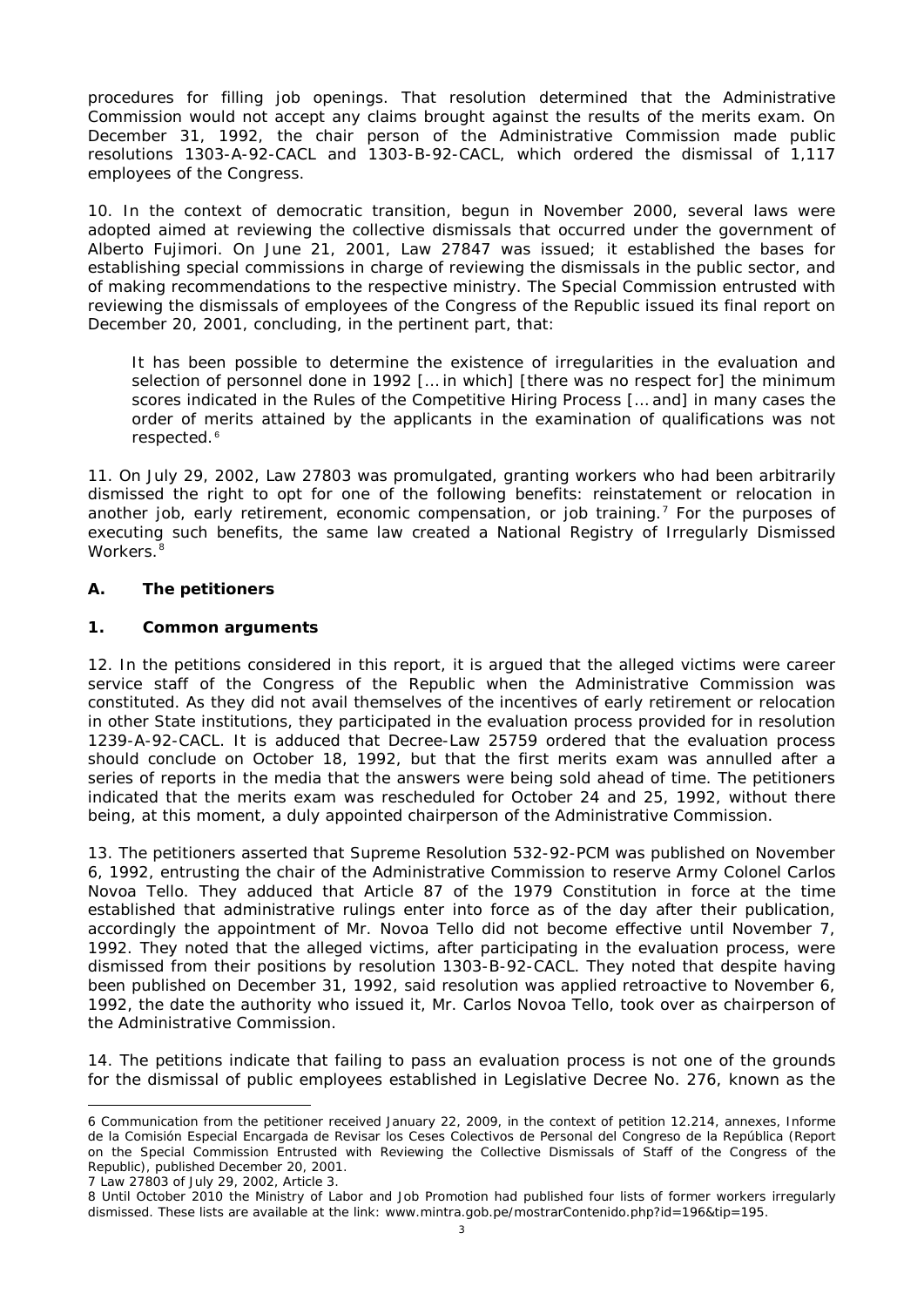Law of Foundations of the Administrative Career Service. They added that the alleged victims enjoyed the right to labor stability provided for in Article 48 of the 1979 Constitution, and that the only grounds for their dismissal would be a grave breach established in a disciplinary proceeding, and not a "process for streamlining personnel."

15. It is argued that the alleged victims filed administrative appeals to challenge resolution 1303-B-92-CACL, but that neither the Administrative Commission nor the Democratic Constitutional Congress, which was installed on December 30, 1992, ruled on those appeals. It is adduced that the alleged victims filed *amparo* actions, described below, which were declared unfounded by the Supreme Court of Justice and the Constitutional Court. The petitioners noted that those higher courts, when they issued those judgments, were made up of judges linked to the government. In this respect, they provided press clippings that describe the criminal convictions and administrative sanctions imposed on former members of the Supreme Court of Justice and the Constitutional Court for alleged bribery and collusion with then-presidential adviser Vladimiro Montesinos. The petitioners argued that those courts were not independent and that their members did not act impartially, especially in matters sensitive to the policies and interests of the government of Alberto Fujimori.

16. The petitioners alleged the adoption of a Special Program of Access to Benefits through Law 27803 does not fully cover the material and moral damages arising from the dismissal of the alleged victims. In addition, it is indicated that the inclusion in that program is contingent on waiving any type of judicial claim against the Peruvian State, both domestically and in supranational forums.<sup>[9](#page-3-0)</sup>

## **2. Specific arguments**

-

*José Castro Ballena, Luz Angélica Soria Cañas, Dusnara Amelia Campos Ramírez, and María Gracia Barriga Oré (P 157-99)*

17. The petitioner stated that on July 2, 1993, the alleged victims jointly filed an *amparo* action seeking annulment of resolution 1303-B-92-CACL. It is indicated that said action was declared well-founded by the 23<sup>rd</sup> Civil Court of Lima and by the Fifth Civil Chamber of the Superior Court of Justice of Lima, by resolutions of September 30, 1993, and November 30, 1994, respectively.

18. The petitioner asserted that the legal representative (*Procurador*) of the Congress filed a motion for annulment before the Constitutional and Social Law Chamber of the Supreme Court of Justice, which considered that the respondent, reserve Colonel Carlos Novoa Tello, had not been duly notified of the *amparo* action by the 23<sup>rd</sup> Civil Court of Lima. He indicated that after the case went back to that court, to cure the error in notice, the Supreme Court of Justice handed down a judgment of August 5, 1997, declaring the *amparo* action inadmissible. He noted that on September 25, 1998, the Constitutional Court ratified the decision referred to by the Supreme Court of Justice, and that on January 22, 1999, that decision was published by the official gazette *El Peruano*. According to the petitioner, the Supreme Court of Justice and the Constitutional Court grounded their decision on the fact that the chair of the Administrative Commission, Mr. Carlos Novoa Tello, did no more than carry out Decree-Laws Nos. 25,477, 25,640, and 25,759, without that having affected any constitutional right to the detriment of those filing the *amparo* actions.

19. The petitioner indicated that on August 1, 1995, alleged victim María Gracia Barriga Oré was hired as a permanent staff member of the Congress of the Republic. Petitioner stated that Luz Angélica Soria Cañas and Dusnara Amelia Campos Ramírez availed themselves of the benefit of economic compensation provided for in Law 27803. Petitioner and alleged victim, Mr. José Castro Ballena, stated that while he worked for 12 months in a position of trust in the office of Peruvian legislator Luz Doris Sánchez Pinedo, from 2000 to 2002, that did not mean he was reinstated, but rather that he was working under a temporary contract that did not

<span id="page-3-0"></span><sup>9</sup> The fourth supplemental provision of Law 27803 establishes the following:

The irregular dismissals of those former workers who have judicial proceedings under way are covered by this law, so long as they refrain from bringing a judicial claim.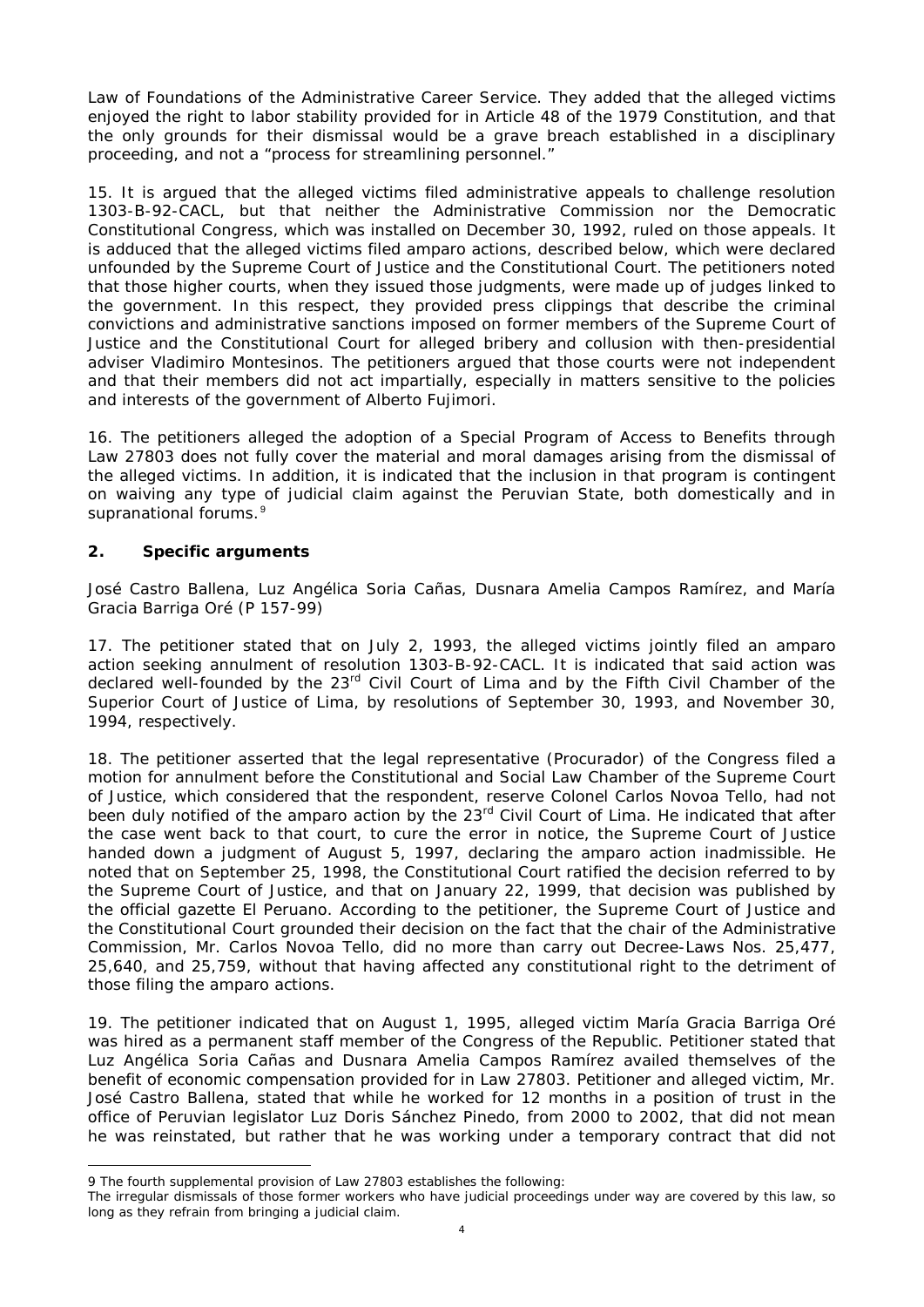cure the damages resulting from his dismissal, in November 1992, as a permanent employee of the Congress.

20. Finally, the petitioner affirmed that the Peruvian State is responsible for violating the rights enshrined in Articles 8, 24, and 25 of the Convention.

*Carlos Alberto Canales Huapaya (P 12.214)*

21. Petitioner alleges that on February 25, 1993, Mr. Carlos Alberto Canales Huapaya filed an *amparo* action in which he called for the annulment of resolution 1303-B-92-CACL. On April 30, 1993, the 30<sup>th</sup> Civil Court of Lima disqualified itself from hearing the case, indicating that the claim does not make out an *amparo* action but rather an *acción popular*. It is argued that after the appeal was filed, the Fourth Civil Chamber set aside the ruling of disqualification and returned the case to the  $30<sup>th</sup>$  Civil Court of Lima. It is indicated that on January 25, 1995, that court found the *amparo* action inadmissible and that on August 7, 1995, the Fourth Civil Chamber of the Superior Court of Justice of Lima amended the decision, declaring the *amparo* action well-founded.

22. The petitioner indicated that after the filing of the motion for annulment by the legal representative (*Procurador*) of the Legislative branch, the Constitutional and Social Chamber of the Supreme Court of Justice overturned the decision on appeal, decreeing, on June 28, 1996, that the *amparo* action was not well-founded. He stated that this decision was ratified on by the Constitutional Court on August 6, 1998. According to the information presented, Mr. Canales Huapaya was given notice of this last decision on March 26. 1999.

23. The petitioner argued that among the 1,117 workers of the Congress dismissed in late 1992, only two were able to secure their reinstatement judicially, after filing a contentiousadministrative action. He indicated that hundreds of other workers opted to pursue a judicial claim or obtained adverse judicial decisions when pursuing *amparo* claims. Finally, he alleged that the Peruvian State is responsible for violation of the human rights enshrined in Articles II and XIV of the American Declaration of the Rights and Duties of Man, and Articles 8, 24, and 25 of the American Convention.

# **B. The State**

### **1. Common arguments**

24. The State provided reports from the Director of Human Resources of the Congress of the Republic, which show the labor history of the alleged victims. It argued that when dismissed, they were hired as permanent staff in the terms of Legislative Decree No. 276. It stated that the decree-laws that authorized the temporary dissolution and "administrative streamlining" ("r*acionalización administrativa*") of the Congress were not amended or derogated by the Democratic Constitutional Congress, installed on December 30, 1992, or by the current Constitution of January 9, 1993.

25. It noted that the Special Program of Access to Benefits established by Law 27803 provides for different measures that have resulted in a "comprehensive solution to the irregular collective dismissals that occurred during the processes of reorganization carried out in 1992 and 1993."

26. The State rendered a narration similar to that of the petitioners with respect to the judicial proceedings around the *amparo* actions brought by the alleged victims. Finally, it alleged that the facts narrated in the petitions do not tend to establish the violation of rights protected in the American Convention and it asked that the IACHR find them inadmissible pursuant to Article 47(b) of that instrument.

### **2. Specific arguments**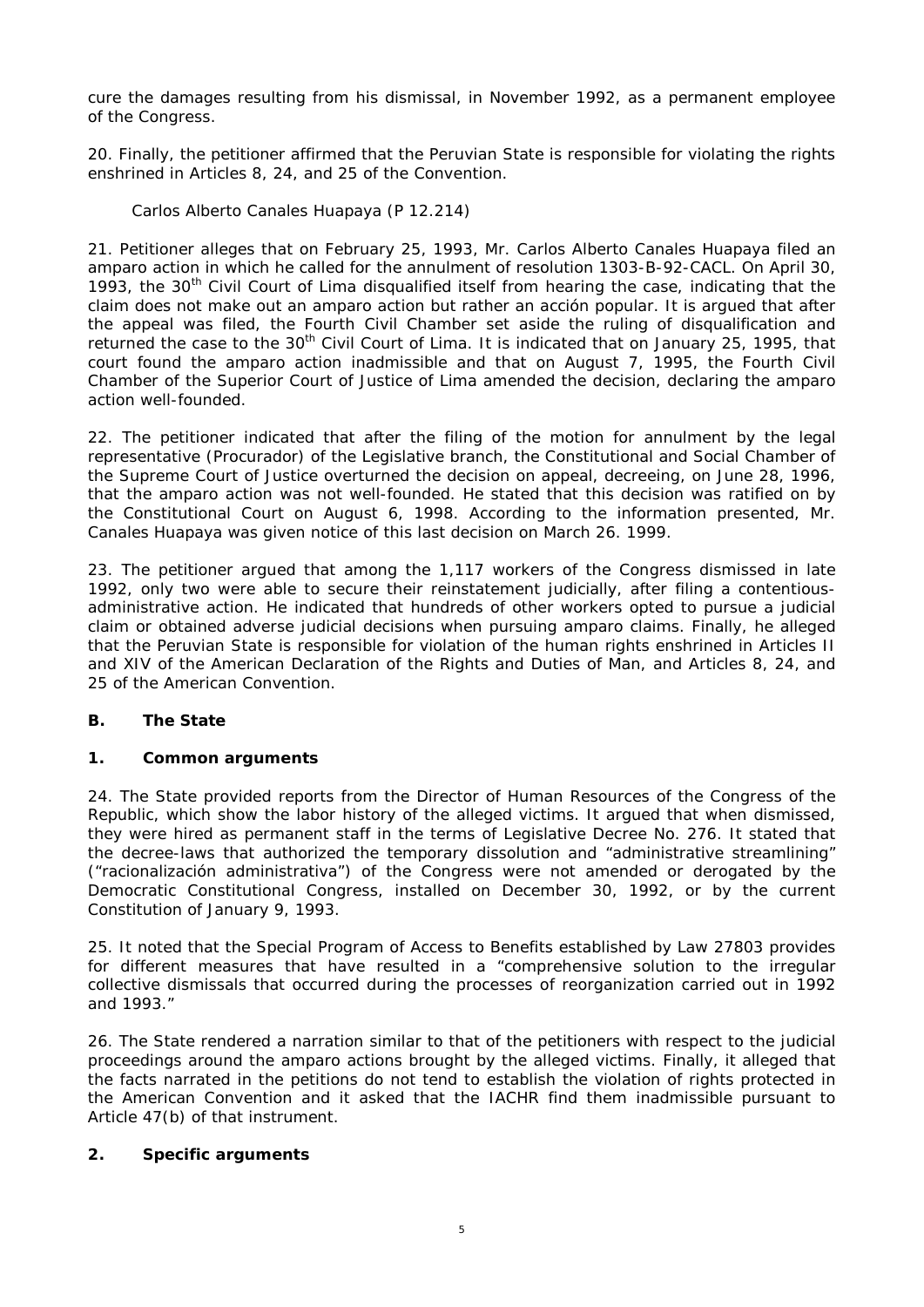*José Castro Ballena, Luz Angélica Soria Cañas, Dusnara Amelia Campos Ramírez, and María Gracia Barriga Oré (P 157-99)*

27. The State alleged that José Castro Ballena was hired in the office of legislator Luz Doris Sánchez Pinedo from August 2000 to July 2001, and in March and April 2002, for a total of 12 months, in a position of trust. It indicated that María Gracia Barriga Oré has been working as a permanent employee of the Congress of the Republic since August, 1995.

28. The State indicated that Luz Angélica Soria Cañas and Dusnara Amelia Campos Ramírez have been included in the National Registry of Irregularly Dismissed Workers, and that both opted for the benefit of economic compensation. The State attached copies of receipts showing the payment of such compensation, issued by the Ministry of Labor and Job Promotion, in which the signatures of the alleged victims appear. It argued that the motives that gave rise to the claim by the four alleged victims no longer subsist, and it asked the IACHR to declare the archiving of the complaint, in light of Article 48(1)(b) of the Convention.

### *Carlos Alberto Canales Huapaya (P 12.214)*

29. It its initial communications the State alleged that in the absence of a clarification by the IACHR on the date the petitioner filed his complaint, it should be considered the date of its transmittal by this international body, i.e. October 4, 1999. In this regard, it stated that the petition is covered by the grounds of inadmissibility provided for in Article 46(1)(b) of the Convention, insofar as notice of the decision of last resort by the Constitutional Court was given to Mr. Canales Huapaya on March 26, 1999; according to the State, he should have filed his complaint with the IACHR by September 26, 1999.

30. In subsequent communications, the State argued that the alleged victim could bring his claims before different judicial bodies, all with jurisdiction, independent, impartial, and respectful of the guarantees of due process. It noted that the Constitutional Court, in deciding, in last resort, the *amparo* action brought by Mr. Canales Huapaya, considered that it was not possible to reinstate him in his position in the Senate of the Republic, as that legislative chamber ceased to exist with the adoption of the 1993 Constitution. It adduced that one may not seek by means of an *amparo* action to restore situations which by their nature have become irreparable.

31. The State indicated that a contentious-administrative action, and not an *amparo* action, was the suitable means for challenging the validity of resolution 1303-B-92-CACL issued by the Administrative Commission. In this respect, it described the case of two former officers of the Congress of the Republic dismissed in late 1992 who had filed contentious-administrative actions and obtained favorable judicial rulings.

# **IV. ANALYSIS OF COMPETENCE AND ADMISSIBILITY**

## **A. Competence of the Commission ratione personae, ratione materiae, ratione temporis and ratione loci**

32. The petitioners are authorized by Article 44 of the American Convention to submit petitions to the Commission. The petitions indicate as alleged victims natural persons with respect to whom the Peruvian State undertook to respect and ensure the rights enshrined in the Convention. Peru ratified the American Convention on July 28, 1978. Accordingly, the Commission is competent *ratione personae* to examine the complaints.

33. The Commission is competent *ratione materiae* and *ratione loci*, insofar as the petitions allege violations of rights protected in the American Convention said to have taken place within the territory of a state party to said treaty.

34. Finally, the Commission is competent *ratione temporis* as the obligation to respect and ensure the rights protected by the American Convention was already in force for the State as of the date on which the events alleged in the petitions are said to have taken place.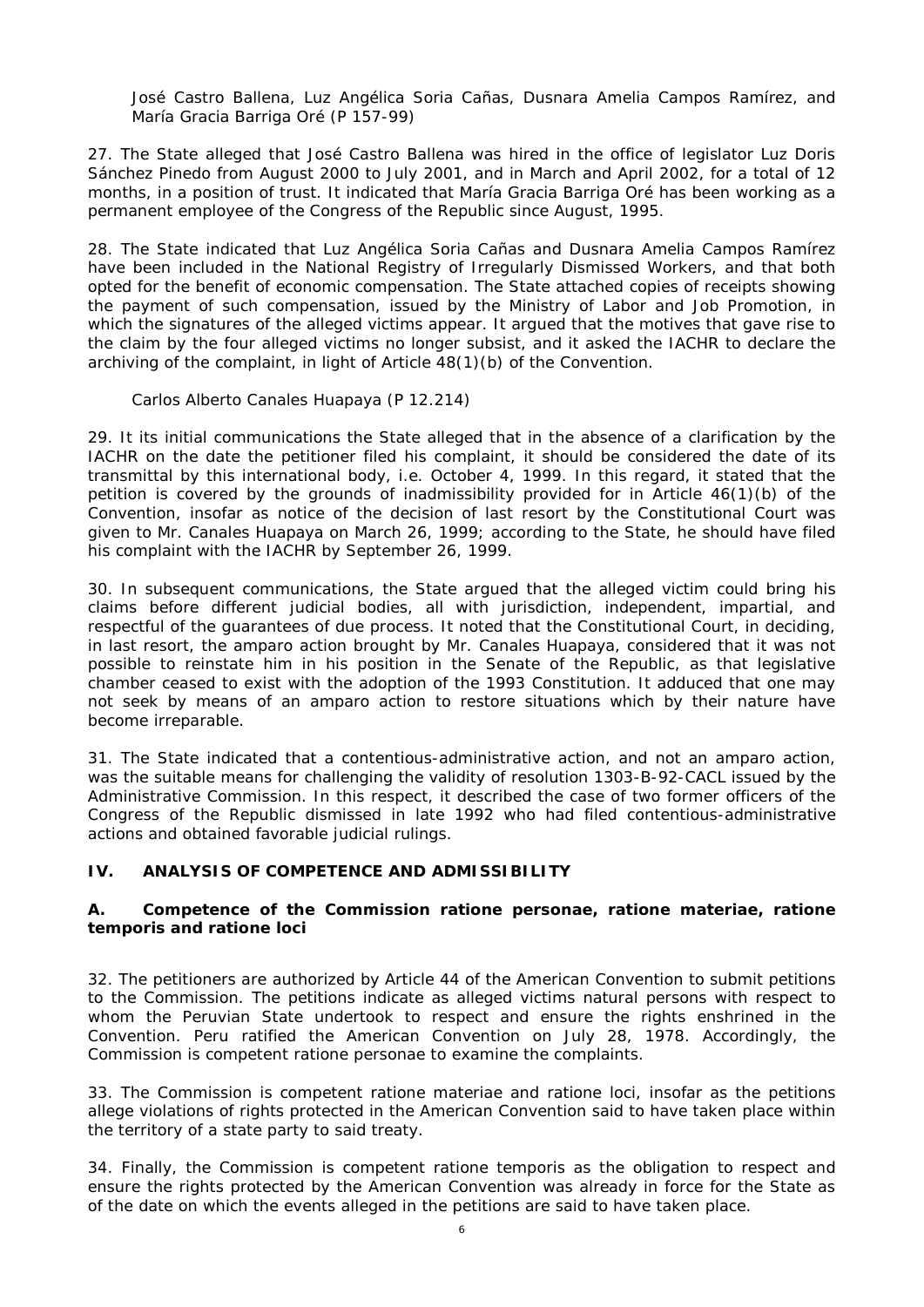35. With respect to the allegations of petitioner Carlos Alberto Canales Huapaya (P 12.214), regarding alleged violations of Articles II and XIV of the American Declaration, the Commission observes that the rights that the Peruvian State undertook to respect as party to the Charter of the OAS, are stipulated in said instrument, which is a source of international obligations.<sup>[10](#page-6-0)</sup> Nonetheless, as of the moment Peru ratified the American Convention that instrument became its main source of obligations in the context of the inter-American system for the promotion and defense of human rights.<sup>[11](#page-6-1)</sup> In that regard, and mindful that the American Convention enshrines the rights alleged by Mr. Carlos Alberto Canales Huapaya to have been violated, the analysis in the section on whether the allegations tend to establish a violation will be based on that instrument.<sup>[12](#page-6-2)</sup>

## **B. Exhaustion of domestic remedies**

36. Article 46(1)(a) of the American Convention provides that for a complaint submitted to the Inter-American Commission to be admissible under Article 44 of the Convention, one must have first pursued and exhausted domestic remedies in keeping with generally recognized principles of international law. This requirement is aimed at allowing the domestic authorities to take cognizance of the alleged violation of a protected right and, if appropriate, to have the opportunity to resolve it before it is brought before an international body.

37. The petitions considered in the instant report argue that the alleged victims filed *amparo* actions to challenge their dismissals, obtain their reinstatement, and secure payment of the salaries and benefits not received. As regards petition 157-99, the Peruvian State did not argue failure to exhaust domestic remedies; accordingly it tacitly waived that defense.<sup>[13](#page-6-3)</sup> The information available indicates that on September 25, 1998, the Constitutional Court declared the *amparo* action brought by the alleged victims in that petition to be unfounded, ending the judicial proceeding.

38. As regards petition 12.214, in its initial communications the State alleged that it was submitted after the time period established in Article 46(1)(b) of the Convention had lapsed. In subsequent briefs, it asserted that the alleged victim did not exhaust the suitable judicial remedy provided for in domestic legislation, which it said is the contentious-administrative action. In the *Case of the Dismissed Congressional Employees (Aguado Alfaro et al.)*, against Peru, the Inter-American Court of Human Rights indicated that the intervention in the organs entrusted with the administration of justice by the Executive Branch, as well as the legal restrictions on challenging the result of the process of evaluating the personnel of the Congress of the Republic resulted in an environment of uncertainty for the former workers of that institution "about the proceeding they should or could use to claim the rights they considered violated, whether this was administrative, under administrative law, or by an action for *amparo*." [14](#page-6-4)

39. Based on the foregoing considerations, and mindful of the circumstances of the petitions under examination, the IACHR concludes that since they pursued the remedies that culminated in the decisions of the Constitutional Court, of September 25, 1998, in relation to petition 157- 99, and August 6, 1998, in relation to petition 12.214, the alleged victims complied with Article 46(1)(a) of the American Convention.

<span id="page-6-0"></span><sup>10</sup> I/A Court H.R., Interpretation of the American Declaration of the Rights and Duties of Man Within the Framework of Article 64 of the American Convention on Human Rights. Advisory Opinion OC-10/89 of July 14, 1989. Series A No. 10, paras. 43 to 46.

<span id="page-6-1"></span><sup>11</sup> Id., para. 46.

<span id="page-6-2"></span><sup>12</sup> IACHR, Report No. 38/09, Case 12,670, Peru, National Association of Ex-Employees of the Peruvian Social Security Institute et al., March 27, 2009, para. 68.

<span id="page-6-3"></span><sup>13</sup> IACHR, Report No. 62/10, Petition 142-03, Jorge Sedano Faclón et al. (Peru), March 24, 2010, para. 31; and Report No. 10/09, Petition 4071-02, Mercedes Eladia Farelo (Argentina), March 13, 2009. paras. 36 and 37.

<span id="page-6-4"></span><sup>14</sup> I/A Court H.R., Case of the Dismissed Congressional Employees (Aguado Alfaro et al.). Judgment of November 24, 2006. Series C No. 158, para. 129.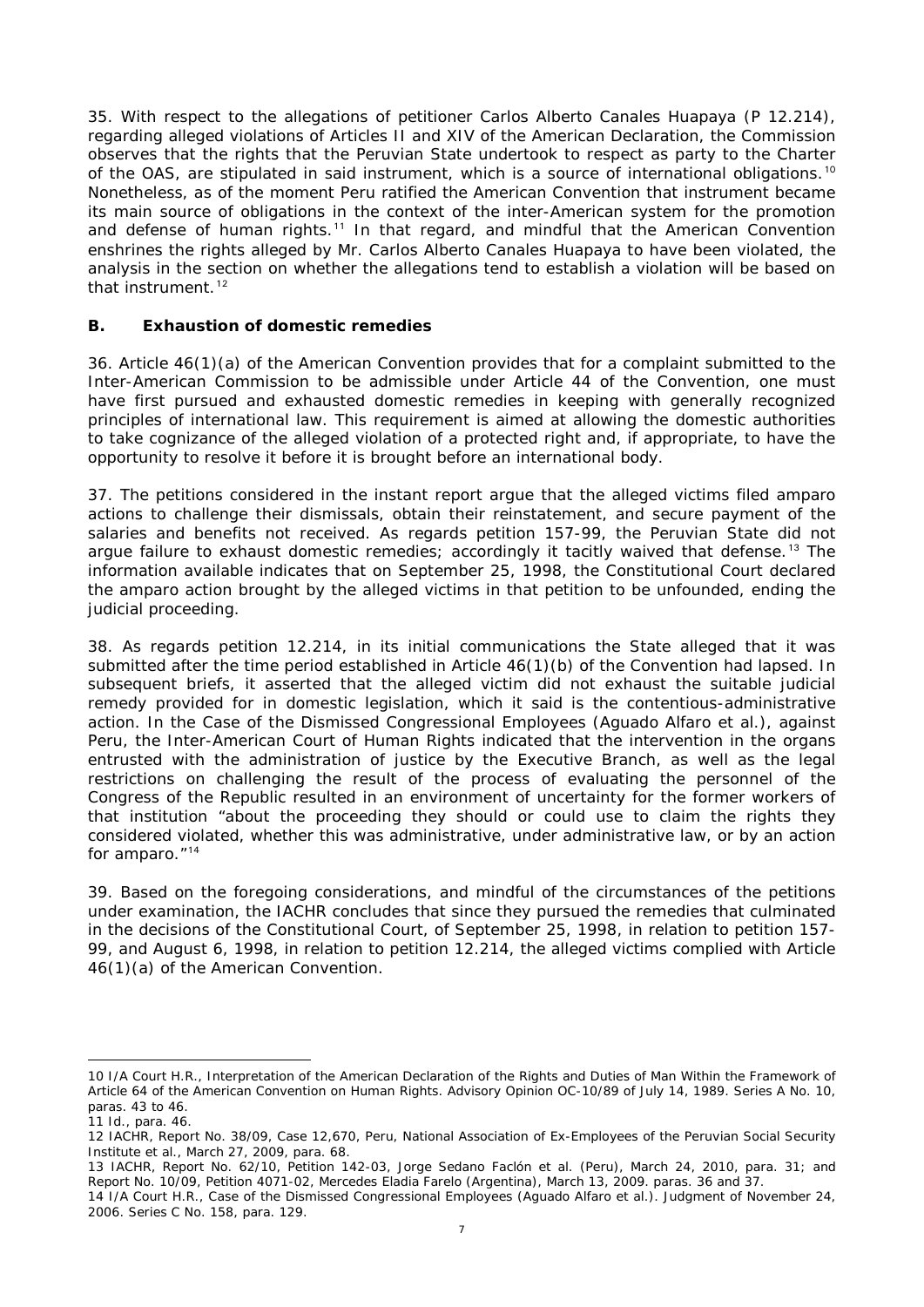# **C. Deadline for submission**

40. Article 46(1)(b) of the Convention establishes that for the petition to be declared admissible, it must have been submitted within six months from the date on which the interested person was notified of the final decision that exhausted domestic remedies.

41. In relation to petition 157-99, the parties indicated that notice of the judgment of the Constitutional Court of September 25, 1998, was given to the alleged victims on January 22, 1999. Given that the petition was filed on April 5, 1999, the IACHR considers that it satisfies the requirement provided for in Article 46(1)(b) of the Convention.

42. As for petition 12.214, the parties affirmed that the alleged victim was given notice of the resolution of the Constitutional Court of August 6, 1998, on March 26, 1999. In its initial briefs, the State asserted that in the note remitting the complaint of October 4, 1999, the IACHR did not indicate the date of its receipt. In this regard, it argued that there is a presumption that the petition was filed on the same date as the procedure was initiated, *i.e.* October 4, 1999, and it concluded that it should be declared time-barred. Regarding those positions, the IACHR clarifies that the record of petition 12.214 clearly shows that the original complaint was received September 20, 1999, accordingly it meets the requirement established at Article 46(1)(b) of the Convention.

## **D. Duplication of procedures and** *res judicata*

43. Article 46(1)(c) of the Convention provides that the admission of the petitions is subject to the matter "is not pending in another international proceeding for settlement" and Article 47(d) of the Convention stipulates that the Commission shall not admit a petition that substantially reproduces a previous petition or communication already examined by the Commission or another international organization. In the petitions considered in this report, the parties have not argued the existence of either of those two circumstances, nor can they be deduced from the record.

# **E. Characterization of the facts**

44. For purposes of admissibility, the Commission must decide whether the petition sets forth facts that could tend to establish a violation, as stipulated in Article 47(b) of the American Convention, if the petition is "manifestly groundless " or if it is "obviously out of order," as per Article 47(c). The standard of appreciation of these rules is different from that required for deciding the merits of a complaint. The Commission must render a *prima facie* evaluation to see whether the complaint establishes the apparent or potential violation of a right guaranteed by the Convention, and not to establish the existence of a violation. Such an examination is a summary analysis that does not entail any prejudice or anticipated opinion on the merits.

45. The Commission considers that the alleged dismissal of the alleged victims without due administrative process, as well as the alleged inefficacy of the judicial remedies pursued, due to the involvement of courts that lack autonomy, independent, and impartiality, could tend to establish a possible violation of the rights enshrined in Articles 8(1) and 25 of the American Convention, in relation to the obligations established in Articles 1(1) and 2 of that instrument, all to the detriment of José Castro Ballena and María Gracia Barriga Oré (P 157-99), and Carlos Alberto Canales Huapaya (P 12.214).

46. According to the parties' assertions, alleged victims Luz Angélica Soria Cañas and Dusnara Amelia Campos Ramírez (P 157-99) have accepted the benefits provided for in Law 27803. On June 14, 2010, the IACHR asked the petitioner to submit information as to whether the facts that motivated submission of the complaint subsisted, in relation to those persons. By communication received July 26, 2010, the petitioner reaffirmed that Ms. Soria Cañas and Ms. Campos Ramírez "opted for the benefit of economic compensation, that is, they had to waive any other request for a claim, judicial reinstatement, or constitutional proceedings under way, as established by the Fourth Supplemental Provision of Law No. 27803 on collective